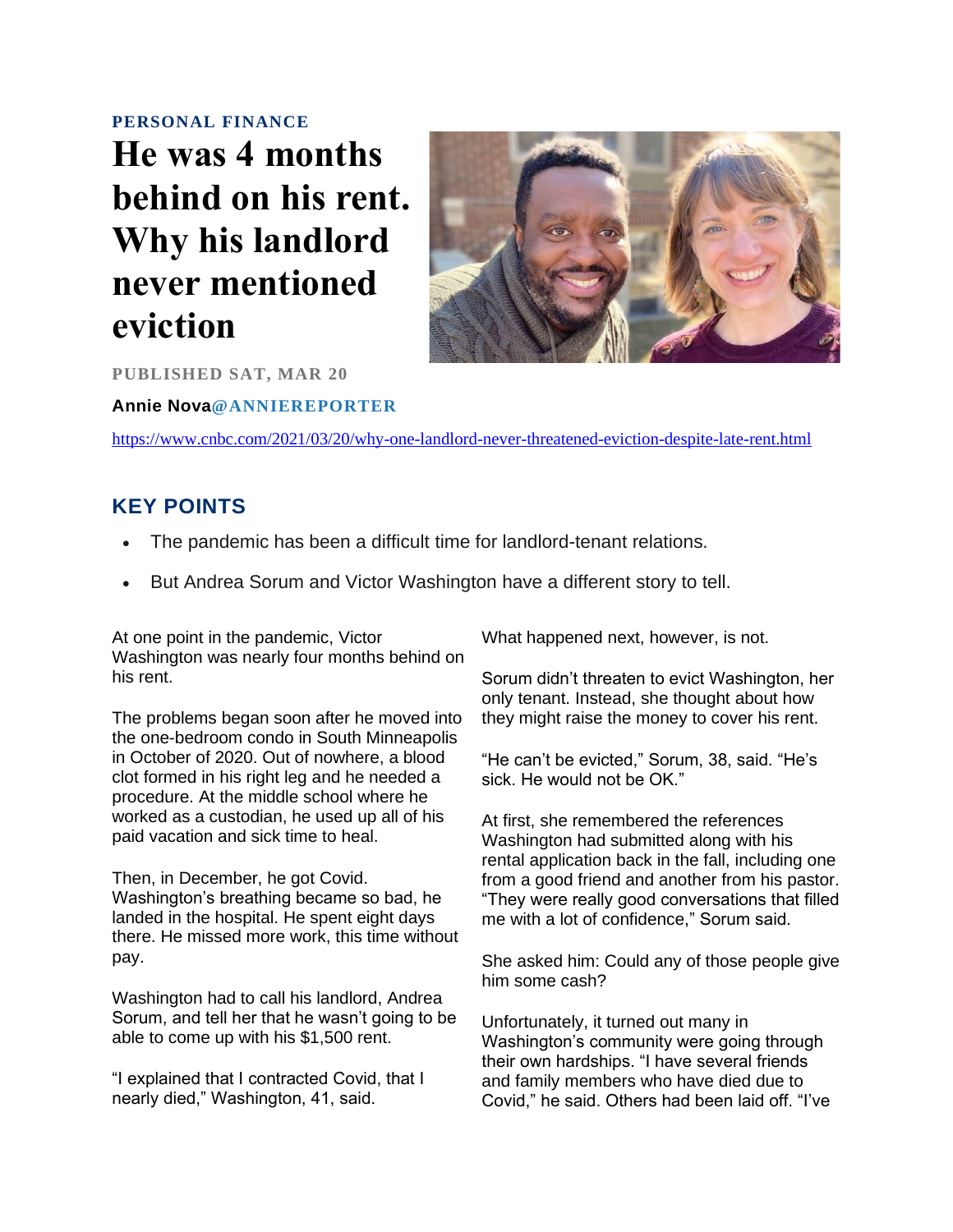experienced more loss than I ever wanted to experience," he said.

Washington did reach out to his pastor: "I asked him, can you float me \$600?"

His pastor said yes, but it wasn't enough.

By February, Washington owed Sorum more than \$5,000.

He was collecting unemployment, but a large share went to child support for his two teenage daughters. He and his wife divorced last year.

And he didn't know when he'd see his next paycheck.



Three months after Washington was diagnosed with Covid, many of his symptoms persist. Breathing remains difficult. Randomly his heart will start racing. He suffers from fatigue.

"By noon, I'm extremely exhausted," Washington said. "No amount of coffee or energy drinks can help you when you're dealing with the aftereffects of Covid."

His doctor said he shouldn't expect to return to work until April.

Still, [like many landlords during the pandemic,](https://www.cnn.com/2020/12/17/success/landlords-struggling-rent-eviction/index.html) Sorum had her own financial difficulties.

Although she was able to put the condo's mortgage in forbearance with [Wells Fargo,](https://www.cnbc.com/quotes/WFC) the homeowner association fees are more than \$700 a month.

And the single mother, who's a music director at a church and a piano instructor, couldn't work as much with her two young sons learning from home. Neither of them have been at their school in over a year.

By chance, when Washington was in the hospital with Covid, Sorum was in the hospital with appendicitis. That caused her to miss more work. At one point, she qualified for food stamps. "It's been really intense," she said.

She explained some of her challenges to Washington.

"I haven't been in a fairytale," Sorum said. "We've been very honest with each other."

Once a singer at his church, Washington has found it difficult to even speak on some days due to Covid.

Still, he's kept Sorum updated through emails and texts about his applications for rental assistance. (Congress has now allocated more than [\\$45 billion in aid](https://www.cnbc.com/2021/03/12/more-than-45-billion-in-rental-assistance-is-now-available.html) for tenants who've fallen behind.)

"There's a lot of misconception with tenants that they just play the system," Washington said.

"I use every resource I can to get this bill situated," he added. "I do understand that, at the end of the day, she does have bills she has to pay, too."

Washington was finally approved for \$3,000 in rental assistance from [Hennepin County](https://www.hennepin.us/rent-help) in February, but he still owed Sorum more than \$2,000. And his debt was only growing.

## **"I do understand that, at the end of the day, she does have bills she has to pay, too."**

**Victor Washington, TENANT**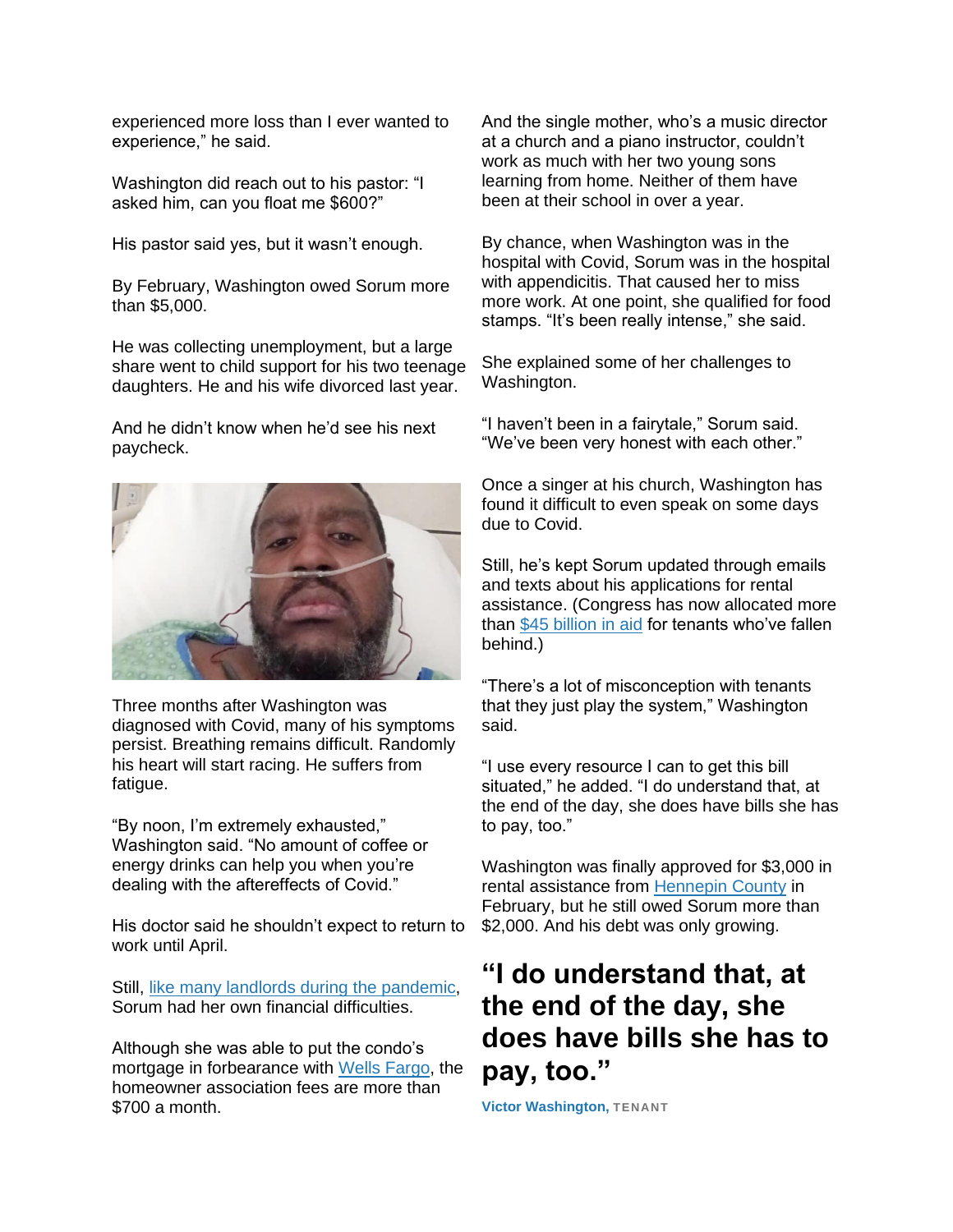But the more she and Washington communicated, the more Sorum said she realized a big difference between her situation and Washington's.

"I'm a white person, and there's generational wealth," she said. "I have access to help when I need it outside of government services."

"Paying my bills is something I have to deal with, and this year I've had to be creative and work extra hard, but there is always enough."

And so she explained her and Washington's bind to multiple family members. A few of them said they'd be happy to help out financially.

That made her wonder: Would her friends want to contribute, too?

This month, she created [a post](https://www.facebook.com/andrea.sorum.789) on Facebook describing the situation. Sorum said she was inspired to do so by multiple [mutual aid](https://www.facebook.com/groups/southsidemutualaid)  [funds](https://www.facebook.com/groups/southsidemutualaid) that have emerged in Minnesota in the wake of the police killing of George Floyd. The event sparked [widespread outrage](https://www.cnbc.com/2020/05/29/protests-over-george-floyds-death-spread-across-the-nation.html) after video footage showed a white police officer holding his knee on the 46-year-old African-American man's neck as he gasped for breath.

Around 15 friends made a donation toward Washington's rental arrears. One person gave \$5, another \$1,500.

"There's a sense that we need to help each other out, and transformative justice also looks like reparations," Sorum said.

Washington is now caught up on his rent through June.

## **"He can't be evicted. He's sick. He would not be OK."**

**Andrea Sorum, LANDLORD**

Although the Centers for Disease Control and Prevention has banned most evictions amid

the public health crisis, [many landlords are](https://www.cnbc.com/2020/12/05/why-home-evictions-are-still-happening-despite-cdc-ban.html)  [pushing out their tenants](https://www.cnbc.com/2020/12/05/why-home-evictions-are-still-happening-despite-cdc-ban.html) anyway.

Since the CDC ban went into effect, Jim Baker, executive director of the [Private Equity](https://pestakeholder.org/about-us/)  [Stakeholder Project,](https://pestakeholder.org/about-us/) has counted close to 50,000 new eviction cases filed by corporate landlords in Arizona, Florida, Georgia, Nevada, Tennessee and Texas alone. During the same period, [The Eviction Lab](https://evictionlab.org/) at Princeton University has identified more than 180,000 evictions in the five states and 19 cities that it tracks.

Black renters have faced a disproportionate number of these eviction filings, [the lab has](https://evictionlab.org/pandemic-filing-demographics/)  [found.](https://evictionlab.org/pandemic-filing-demographics/) In the areas they've studied, around 20% of renters are Black, and yet closer to 35% of the eviction filings were against Black tenants.

"The pandemic has only exacerbated existing inequalities in eviction," said [Emily Benfer,](https://law.wfu.edu/faculty/profile/benfere/) a visiting law professor at Wake Forest University.

Evicting tenants is a last resort, said [Bob](https://www.naahq.org/about/leadership/robert-pinnegar-bio)  [Pinnegar,](https://www.naahq.org/about/leadership/robert-pinnegar-bio) president of the National Apartment Association. However, the last year has driven landlords to the brink, he said.

"Over 50% of the nation's rental housing providers are mom-and-pop owners, who rely on their few units as their only source of income," he said. "Reserves are running out, and in many cases are exhausted."

But there are many resources available to landlords during the pandemic to help them avoid pushing out struggling tenants, Benfer said, including the \$45 billion in rental assistance allocated by Congress.

"Landlords should consider the severe consequences of filing an eviction at this moment and instead turn to community-based rental assistance and eviction prevention or diversion programs that help recoup rental debt," she said.